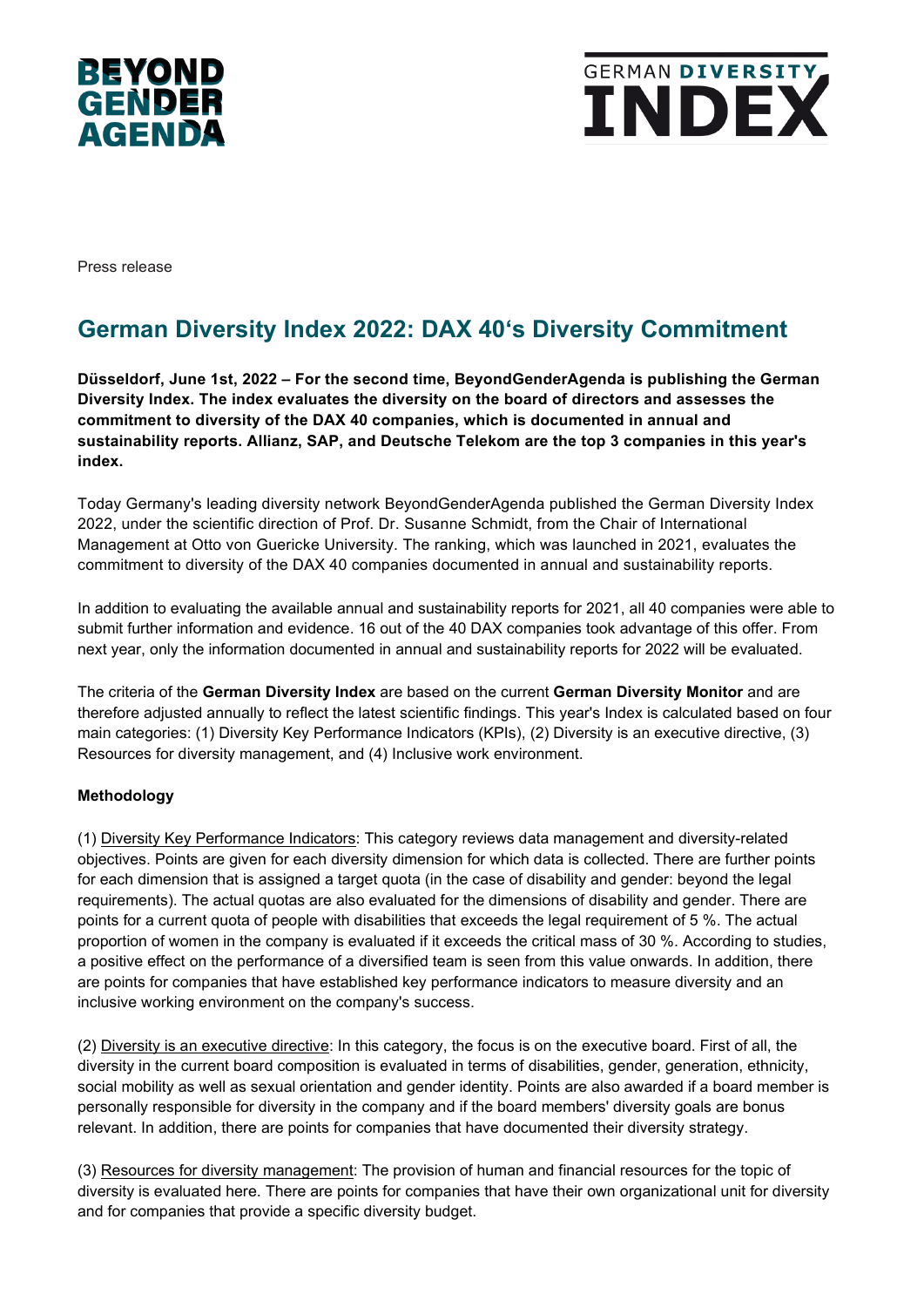



(4) Inclusive work environment: This category evaluates the promotion of an inclusive work environment. Points are awarded for corresponding target-oriented measures.

"The German Diversity Index evaluates the diversity commitment of the DAX 40 companies and makes them comparable through uniformly applied criteria. There are still no binding standards for documenting commitment to diversity in annual and sustainability reports. We would like to change that in the future in order to increase transparency for stakeholders and the public and to motivate the companies in the German share index to intensify their commitment to diversity in the long term," explains Victoria Wagner, founder and CEO of BeyondGenderAgenda, the goal of the index.

## **The ranking in detail**

The German Diversity Index 2022 is led by Allianz with 63.3 out of 100 possible points. Last year's leader SAP followed in second place with 58.7 points. Deutsche Telekom completes the top 3 with 57.4 points, moving up seven places compared to the previous year.

Puma (55.2 points), Zalando (52.0 points), and Bayer (51.3 points) together with the top three are among the only six companies that have achieved more than half of the possible 100 points.

The overall average is 33.7 points and shows that the documented commitment to diversity still has room for improvement. Three companies even achieved less than 10 % of the possible number of points.

HelloFresh, Linde, and Qiagen were not evaluated because the annual reports or non-financial statements for 2021 were not available as of March 31, 2022. Siemens Healthineers was not rated because the company is exempt from submitting the non-financial statement and refers to the combined non-financial statement of the group.

## **Detailed results by category:**

(1) Diversity Key Performance Indicators: The average score achieved is only 27 % of the possible points. SAP clearly leads this category with 58 %, followed by Deutsche Bank, Deutsche Post, and Deutsche Telekom with 46 % each.

(2) Diversity is an executive directive: The average number of points achieved is 35 % of the possible points. The leaders in this category are Allianz and Puma with 75 % each. No company achieved full marks in this category.

(3) Resources for diversity management: The average number of points achieved is 31 % of the possible points. Adidas, Allianz, Delivery Hero, Deutsche Telekom, Puma, and Zalando scored 100 % in this category. 20 of the evaluated companies received 0 points in this category.

(4) Inclusive work environment: The average score is the highest in this category, at 63 % of the possible points. Allianz, Bayer, and MTU Aero Engines get full points in this category.

"The results of the individual categories show that on average almost two thirds of the possible points were achieved in the category 'Inclusive work environment'. Measures for an inclusive working environment are therefore already mentioned frequently and comprehensively in the reports. However, it is not clear from the reports whether these measures are having the desired effect. With an average of 35 points, the category 'Diversity is an executive directive' achieved the second-highest point average. It is gratifying that in 19